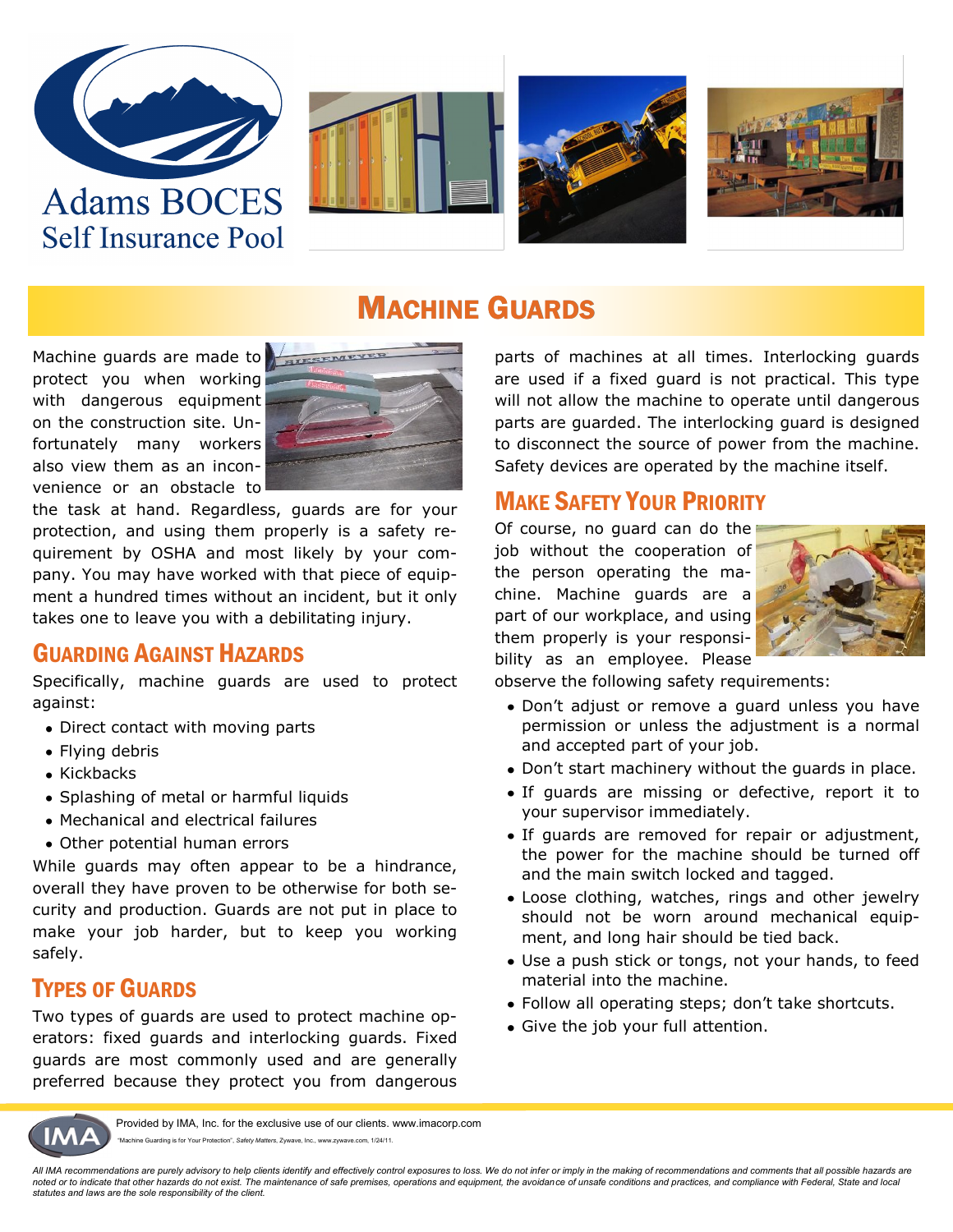







## DISPOSITIVOS DE PROTECCIÓN DE MÁQUINAS

L os dispositivos protectores de máquinas se fabrican para protegerle cuando trabaje con equipos peligrosos en la construcción. Desgraciadamente, muchos trabajadores también los consideran una incomodidad o un obstáculo para la



tarea que realicen. No obstante, los dispositivos de protección se han diseñado para su seguridad y utilizarlos de la manera adecuada es un requisito de seguridad de OSHA y, muy probablemente, de su empresa. Si bien es posible que haya trabajado con este equipo cientos de veces sin que ocurriera ningún incidente, sólo se necesita uno para que le deje con una lesión extenuante.

#### CÓMO PROTEGERSE CONTRA LOS PELIGROS

Los dispositivos de protección de máquinas se utilizan específicamente para protegerle contra:

- El contacto directo con piezas móviles
- Escombros en el aire
- Retroimpactos
- Salpicaduras de metal o líquidos nocivos
- Fallas mecánicas y eléctricas
- Otros errores humanos potenciales

Si bien los dispositivos de protección con frecuencia pueden parecer un obstáculo, a la larga han demostrado lo contrario, tanto para la seguridad como para la producción. Los dispositivos de protección no se han instalado para dificultarle su trabajo, sino más bien para mantenerle seguro mientras lo realiza.

#### TIPOS DE DISPOSITIVOS DE PROTECCIÓN

Se utilizan dos tipos de dispositivos para proteger a los maquinistas: los dispositivos de protección fijos y los de enclavamiento. Los dispositivos fijos se utilizan con mayor frecuencia y, por lo general, se prefieren porque le protegen en todo momento de las piezas peligrosas de las máquinas. Los dispositivos protectores de enclavamiento se utilizan cuando no es práctico utilizar uno fijo. Este tipo de dispositivo impedirá que la máquina funcione hasta que se instale una protección para las piezas peligrosas. El dispositivo protector de enclavamiento ha sido diseñado para que desconecte la fuente de energía de la máquina. La máquina misma hace funcionar los dispositivos de seguridad.

#### CONVIERTA A LA SEGURIDAD EN SU PRIORIDAD

Por supuesto, ningún dispositivo protector puede funcionar sin la cooperación del maquinista. Los dispositivos de protección de máquinas hacen parte de nuestro lugar de trabajo y usted, como empleado, tiene la responsabilidad de



utilizarlos adecuadamente. Por favor acate los siguientes requisitos de seguridad:

- No ajuste ni retire un dispositivo protector, a no ser que tenga autorización para hacerlo o que el ajuste sea una parte normal y aceptada de su trabajo.
- No encienda la maquinaria sin que hayan instalado los dispositivos protectores.
- Si los dispositivos de protección hacen falta o tienen defectos, notifíquelo a su supervisor inmediatamente.
- Si los dispositivos protectores se retiran para repararlos o ajustarlos, se debe apagar la máquina y se debe bloquear y etiquetar el interruptor principal.
- No se deben lucir prendas de vestir holgadas, relojes de pulsera, anillos ni ningún tipo de alhajas cerca de los equipos mecánicos y los cabellos largos deben sujetarse por detrás.
- Utilice un empujador o tenazas, en vez de las manos, para introducir material en la máquina.
- · Siga todos los pasos para su empleo; no tome atajos.
- Dedíquele toda su atención al trabajo.



Provided by IMA, Inc. for the exclusive use of our clients. www.imacorp.com "Machine Guarding is for Your Protection", *Safety Matters*, Zywave, Inc., www.zywave.com, 1/24/11.

*All IMA recommendations are purely advisory to help clients identify and effectively control exposures to loss. We do not infer or imply in the making of recommendations and comments that all possible hazards are noted or to indicate that other hazards do not exist. The maintenance of safe premises, operations and equipment, the avoidance of unsafe conditions and practices, and compliance with Federal, State and local statutes and laws are the sole responsibility of the client.*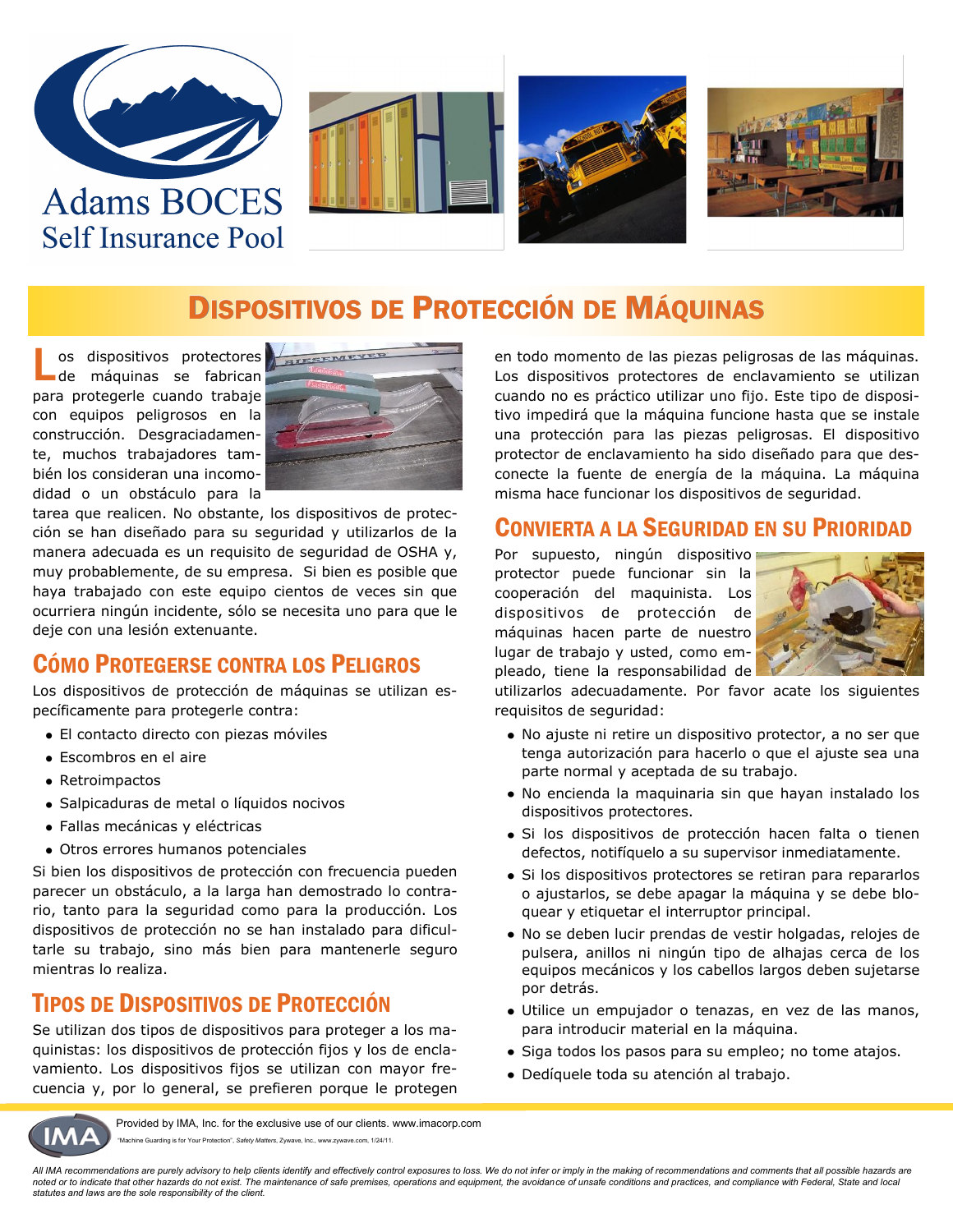## SAFETY*MATTERS*

# MACHINE GUARD SAFETY

- Don't adjust or remove a guard unless you have permission
- Don't start machinery without the guards in place
- Report if guards are missing or defective
- Lock and tag out equipment when removing guards for repair or adjustments
- Avoid wearing loose clothing, watches, rings and other jewelry
- Don't use your hands to feed material
- Don't take shortcuts
- Give the job your full attention





Provided by IMA, Inc. for the exclusive use of our clients. www.imacorp.com Guarding is for Your Protection", Safety Matters, Zywave, Inc., www.zywave.com, 1/24/11.

*All IMA recommendations are purely advisory to help clients identify and effectively control exposures to loss. We do not infer or imply in the making of recommendations and comments that all possible hazards are noted or to indicate that other hazards do not exist. The maintenance of safe premises, operations and equipment, the avoidance of unsafe conditions and practices, and compliance with Federal, State and local statutes and laws are the sole responsibility of the client.*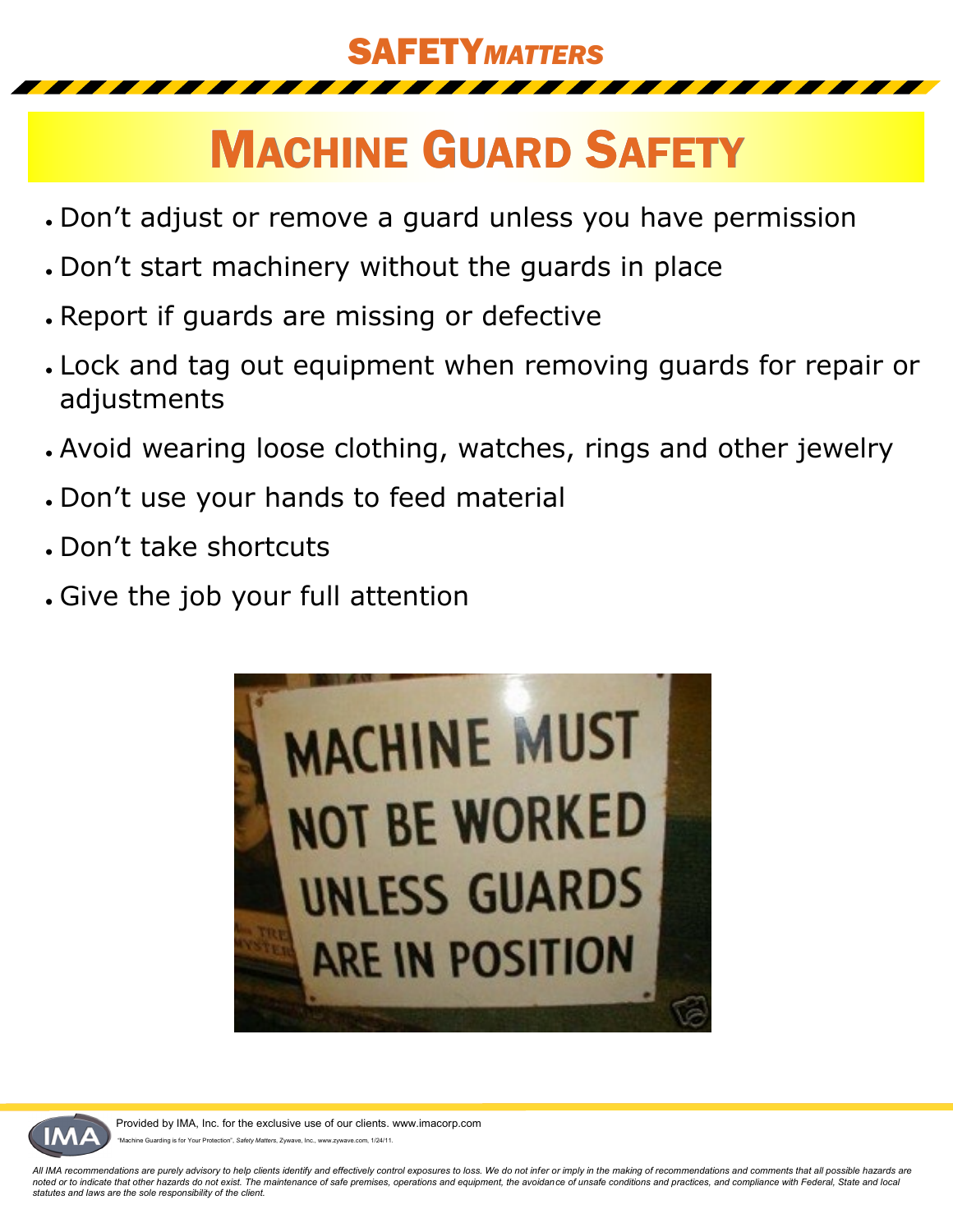## SAFETY*MATTERS*

## DISPOSITIVOS DE PROTECCIÓN DE MÁQUINAS

- No ajuste ni retire un dispositivo protector, a menos que tenga autorización para hacerlo
- No encienda la maquinaria sin que hayan instalado los dispositivos protectores
- Notifique si los dispositivos de protección hacen falta o si tienen defectos
- Bloquee y etiquete los equipos cuando vaya a retirar los dispositivos protectores para repararlos o ajustarlos
- Procure no ponerse ropas holgadas, relojes, anillos ni ningún tipo de joyas
- No use las manos para introducir material
- No tome atajos
- Dedíquele toda su atención al trabajo





Provided by IMA, Inc. for the exclusive use of our clients. www.imacorp.com uarding is for Your Protection", Safety Matters, Zywave, Inc., www.zywave.com, 1/24/11.

*All IMA recommendations are purely advisory to help clients identify and effectively control exposures to loss. We do not infer or imply in the making of recommendations and comments that all possible hazards are noted or to indicate that other hazards do not exist. The maintenance of safe premises, operations and equipment, the avoidance of unsafe conditions and practices, and compliance with Federal, State and local statutes and laws are the sole responsibility of the client.*